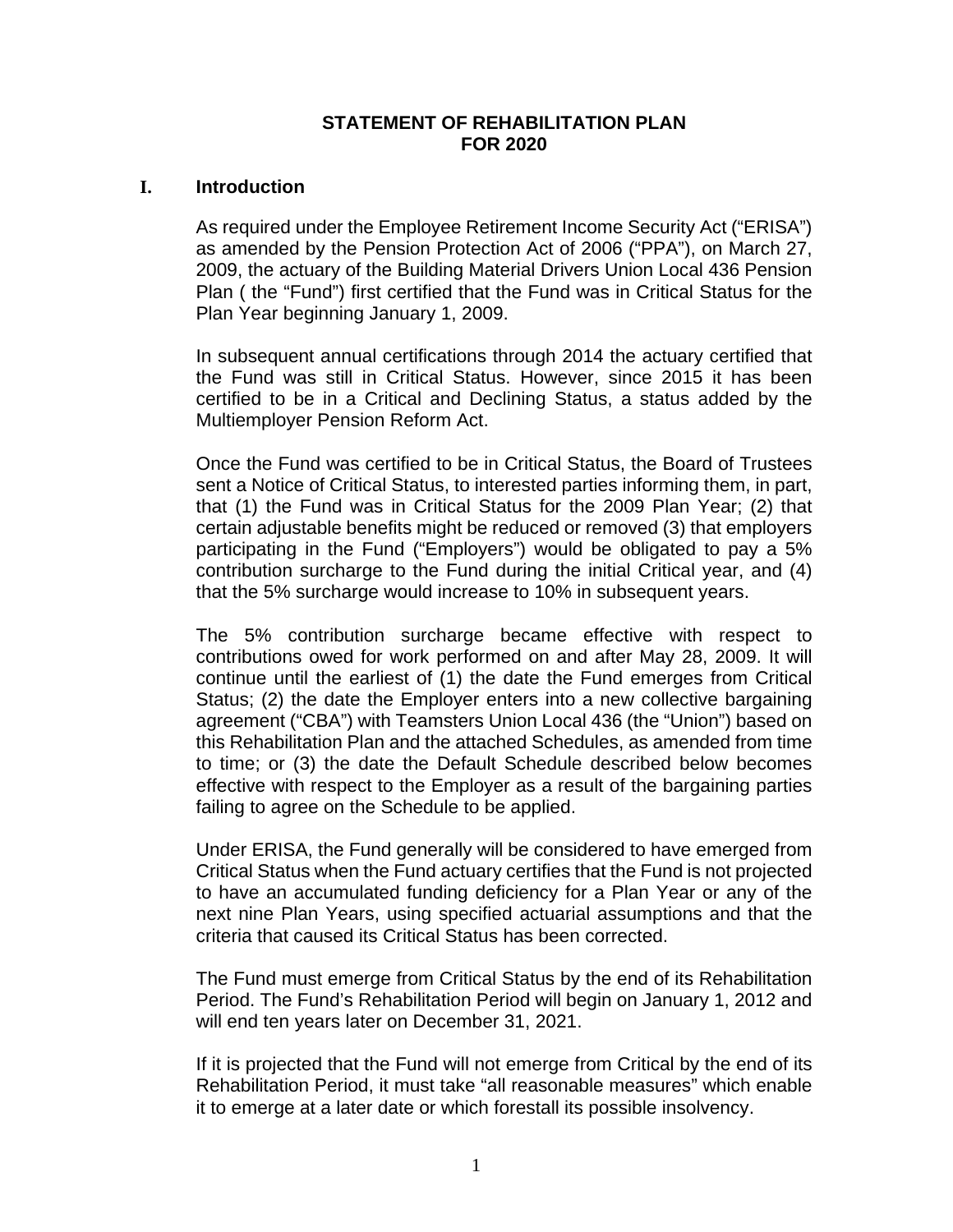In the absence of guidance and direction from the Internal Revenue Service in this regard, the Plan's Board of Trustees believes that its actions to date constitute "all reasonable measures". Currently, all active employers have adopted this Rehabilitation Plan for the duration of their most recent collective bargaining agreement. On this basis it is believed that the Fund is making scheduled progress in meeting the requirements of its Rehabilitation Plan as discussed in IRC §432(b)(3)(A)(ii).

The 2009 Rehabilitation Plan, and the attached Schedules which implement it, were based on Fund information as of January 1, 2009 and on reasonable assumptions about how the Fund's assets and liabilities will change in the coming years, particularly as a result of changes in the Fund's investment returns, which are dependent on financial markets.

More specifically, the assumptions used for these projections were the same as those used in the January 1, 2009 actuarial valuation of the Fund. In addition, based on the advice of the Board of Trustees an assumption regarding the future level of work was added. This assumption is not necessary to perform the annual actuarial valuation.

The Building Material Drivers Union Local 436 Pension Plan 2009 Rehabilitation Plan and the Schedules which implement it will apply to all Collective Bargaining Agreements adopted after its effective date November 16, 2009. As required under law, each year after it was adopted; this Rehabilitation Plan will be reviewed. If necessary, the Schedules implementing it will be revised to make sure that adequate progress is being made in achieving its goals.

Any revised Schedules will not affect any Collective Bargaining Agreement that has previously been negotiated under the Rehabilitation Plan unless specified in such agreement. The Board of Trustees has the sole discretion to amend and construe this Rehabilitation Plan, including the Schedules.

# **II. The Rehabilitation Plan**

The Building Material Drivers Union Local 436 Pension Plan 2009 Rehabilitation Plan was adopted by its Board of Trustees at its November 16, 2009 Board meeting. It gives bargaining parties three choices of benefit levels with three corresponding contribution levels. It also includes a Default Option.

The Default Option is triggered if the Union and an Employer cannot reach an agreement regarding the benefit level and contribution rate that will apply prospectively to the Employer's participating Employees. The Default Schedule becomes effective on the earlier of the date that the Secretary of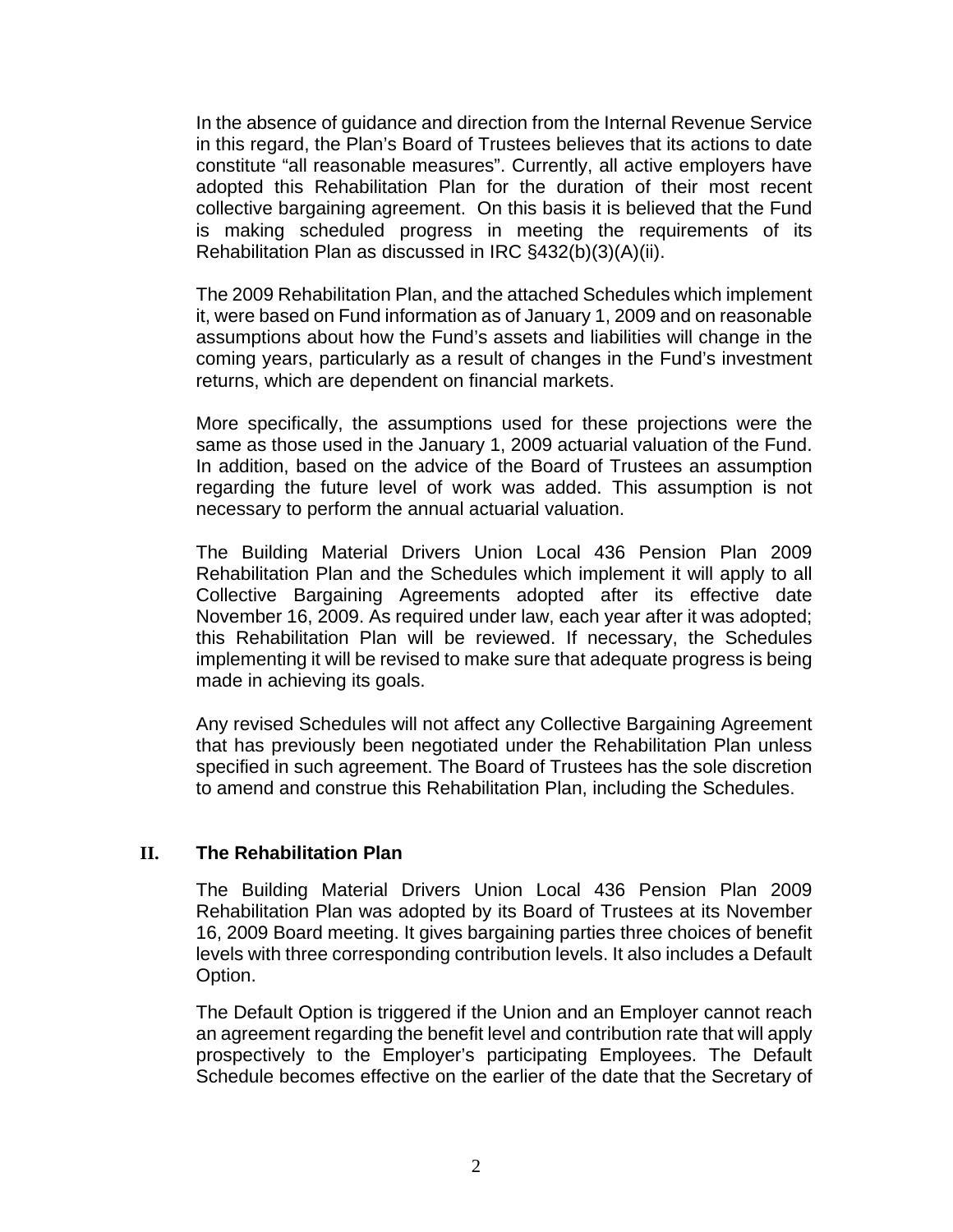Labor declares that the bargaining is at an impasse or 180 days after the expiration of the collective bargaining agreement.

The general intent of the Building Material Drivers Union Local 436 Pension Plan 2009 Rehabilitation Plan is to remove all adjustable benefits permitted under law, to provide the bargaining parties with three choices of accrual rates for benefits earned under a new CBA, and to require annual increases in the contribution rates for the next five years to a level that results in the Fund exiting from Critical Status by the end of its Rehabilitation Period, if the underlying assumptions are met or exceeded in aggregate.

The adjustable benefits that will be removed are as follows:

Payment of a minimum of sixty months regardless of whether the participant is still alive (Instead benefits will only be paid while the participant is alive.).

Payment of disability benefits unless a participant already qualifies for these benefits before a new CBA is adopted.

Payment of a \$5,000 lump sum death benefit for death after retirement for active participants not retired as of the effective date of the Rehabilitation plan or who have not retired before a new CBA is adopted.

Early retirement before age 62. Early retirement will only be allowed between age 62 and age 65.

For current members of the bargaining unit, benefit accrual rates and contribution rates (including the 5%/10% surcharge) will remain unchanged and no adjustable benefits will be removed until a new CBA that reflects the requirements of this Rehabilitation Plan is adopted or the Default Option becomes operative.

The three benefit levels in Options A, B, and C that comprise the Rehabilitation Plan are the same in that the same adjustable benefits will be removed from all of them. They differ only in the level of future benefit accruals that will be earned under each of them relative to the benefit accruals before the implementation of this Rehabilitation Plan. The options are as follows:

| <b>Option A</b> | 100% of benefit before Rehabilitation Plan          |
|-----------------|-----------------------------------------------------|
| <b>Option B</b> | 50% of benefit before Rehabilitation Plan           |
| Option C        | 0% of benefit before Rehabilitation Plan, i.e. bene |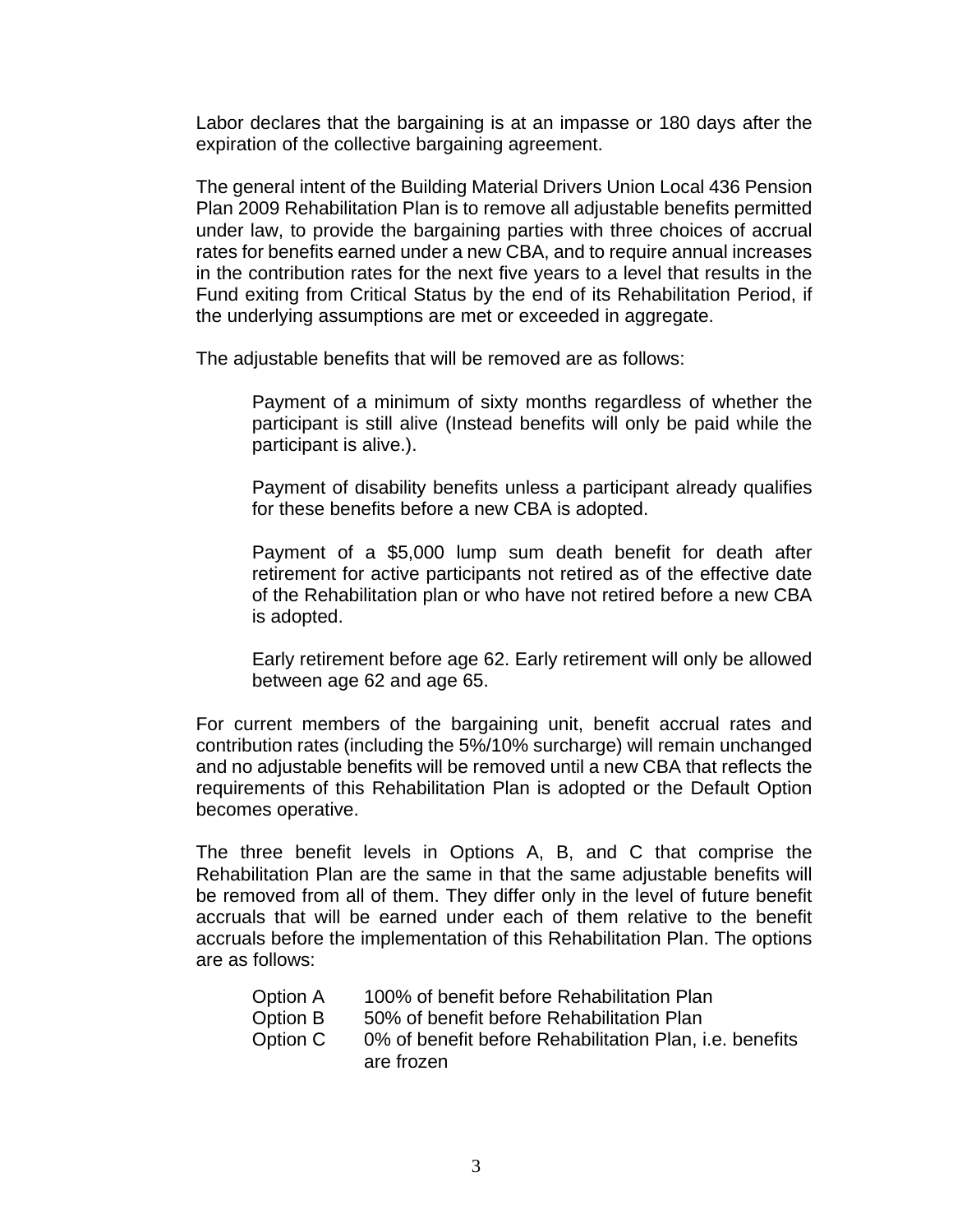The Default Option also removes the same adjustable benefits mentioned above. However, the PPA also requires that any monthly benefit accrual rate that exceeds 1% of annual contributions must be reduced to that level.

For participants that are not part of the bargaining unit, (vested terminated participants and participants receiving normal retirement or disability retirement benefits) adjustable benefits will be removed after they have been given the required thirty day notice. The adjustable benefits that will be removed depend on the participant's status in the Plan as follows:

| <b>Vested Terminated</b>         | Sixty month guarantee<br>Restricted early retirement<br>\$5,000 Death Benefit |  |  |  |  |  |
|----------------------------------|-------------------------------------------------------------------------------|--|--|--|--|--|
| <b>Non-Disability Retirement</b> | \$5,000 Death Benefit <sup>1</sup>                                            |  |  |  |  |  |
| <b>Disability Retirement</b>     | \$5,000 Death Benefit <sup>2</sup>                                            |  |  |  |  |  |

#### **III. Schedules**

 $\overline{a}$ 

The benefit schedules that implement this 2020 Rehabilitation Plan and which must be provided to the bargaining parties by December 24, 2020 are attached as Table 1 of this document.

<sup>&</sup>lt;sup>1</sup> For deaths occurring May 22, 2020 and later.

<span id="page-3-1"></span><span id="page-3-0"></span><sup>2</sup> For deaths occurring May 22, 2020 and later.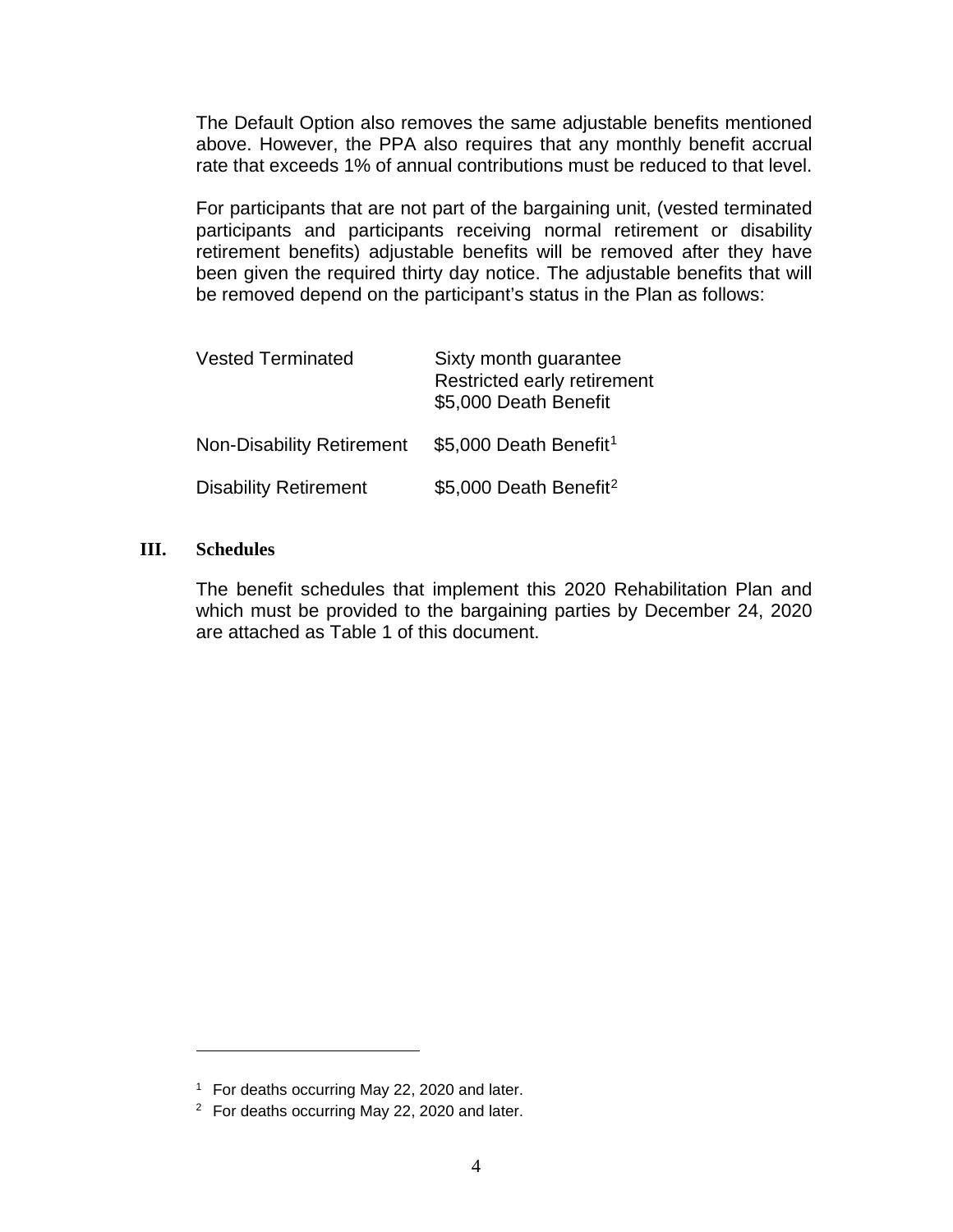# CERTIFICATION CONFIRMING ADOPTION OF REHABILITATION PLAN FOR THE BUILDING MATERIAL DRIVERS UNION LOCAL 436 PENSION PLAN FOR THE 2020 PLAN YEAR

Whereas, pursuant to Section 305 of the Employee Retirement Income Security Act ("ERISA") as amended by the Pension Protection Act of 2006 ("PPA"), the Building Material Drivers Union Local 436 Pension Plan ("Fund") was certified to be in Critical Status for the Plan Year beginning January 1, 2020.

**Whereas, the PPA requires pension plans in Critical Status and Critical and Declining** Status to adopt a Rehabilitation Plan aimed at restoring the financial health of the plan.

Now Therefore, this is to confirm that the Trustees of the Building Material Drivers Union Local 436 Pension Plan adopted the Rehabilitation Plan effective November 25, 2020.

Date: Derne 1, 100 A Boncella, Administrator Gary